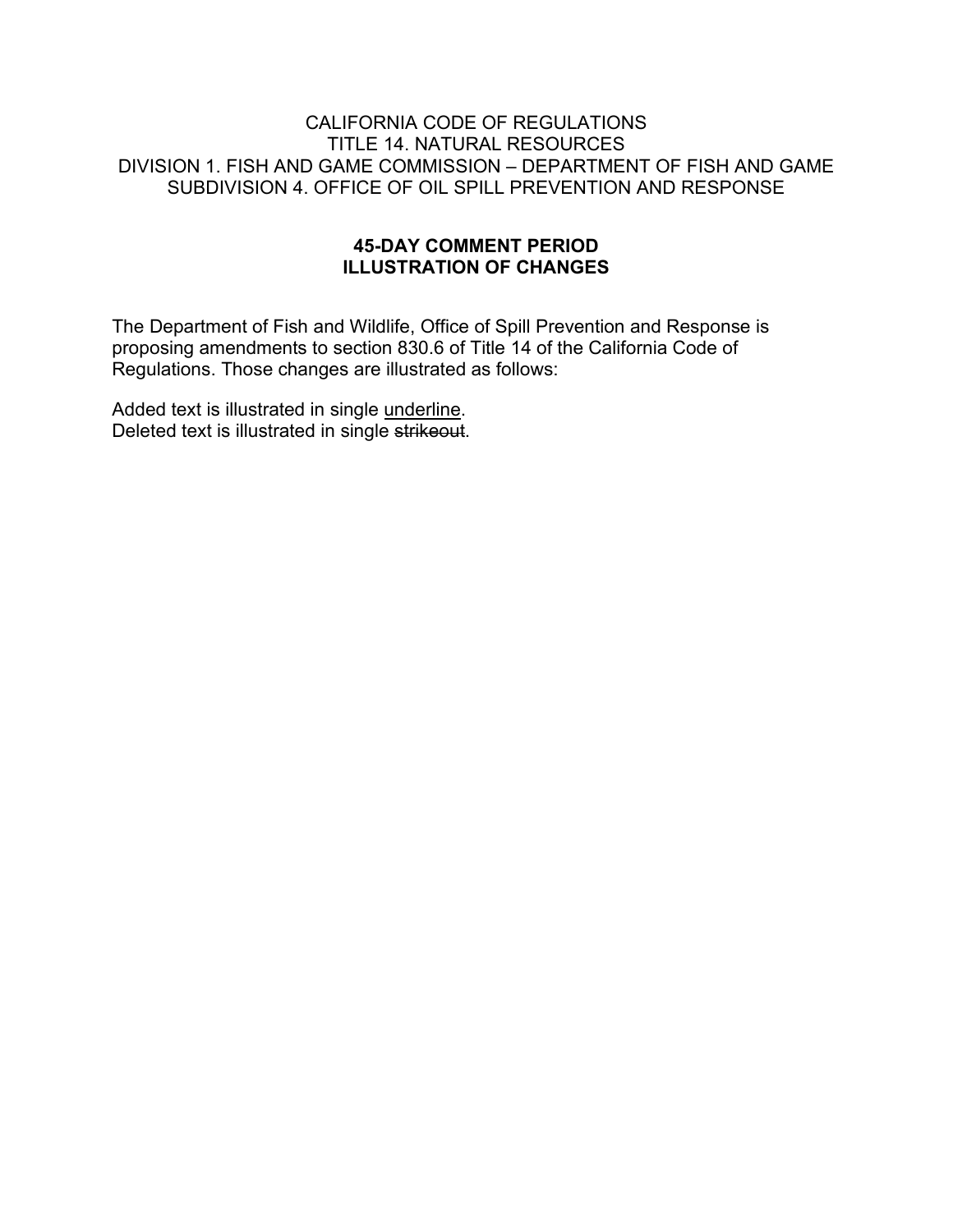## **CALIFORNIA CODE OF REGULATIONS TITLE 14. NATURAL RESOURCES DIVISION 1. FISH AND GAME COMMISSION - DEPARTMENT OF FISH AND GAME SUBDIVISION 4. OFFICE OF SPILL PREVENTION AND RESPONSE CHAPTER 3. OIL SPILL PREVENTION AND RESPONSE PLANNING SUBCHAPTER 5. SPILL MANAGEMENT TEAM CERTIFICATION**

## **§ 830.6. Exercise Objectives Required for Full Certification.**

(a) A spill management team issued an interim certification shall secure a full certification by successfully completing all the objectives described in subsection (b) of this section at a single spill or a single certification exercise in California. A certification exercise shall simulate a response to a spill or an imminently threatened spill of a volume that is equal to or greater than the largest reasonable worst-case spill volume listed in a contingency plan for which the spill management team will provide services. The simulated volume shall be consistent with the tier certification sought, as described in subsection 830.3(c). For a Tier I certification exercise, the simulated volume need not be larger than 31,250 barrels. The criteria for certification based on a spill response are described in (2) below.

(1) If the objectives will be achieved at an exercise, the exercise shall be scheduled by the means described in either (A) or (B) below:

(A) Objectives may be achieved at an announced exercise of an approved contingency plan scheduled in accordance with the Office of Spill Prevention and Response's Drills and Exercises program, as described in sections 820.01 and 820.02 820.1 of this subchapter 3.6. Spill management teams taking this approach shall indicate the "spill management team certification exercise" option on the corresponding Exercise Notification form DFW 1964 (04/01/14), incorporated by reference herein. The Administrator shall be given at least 60 calendar days' notice of the exercise chosen.

(B) If a spill management team chooses to achieve the objectives at an exercise that is not part of the Office of Spill Prevention and Response's Drills and Exercises program, the spill management team shall contact the Office of Spill Prevention and Response at OSPRSMT@wildlife.ca.gov to design and schedule a certification exercise.

(2) Actions taken in response to an actual spill in California may be considered for credit towards spill management team certification. Credit will be granted upon request of the spill management team if all of the following criteria are met:

(A) Representatives of the Office of Spill Prevention and Response responded to the spill and a unified command was formed including the Office of Spill Prevention and Response and the spill management team representing the responsible party.

(B) The spill response lasted at least 24 hours and all objectives described in subsection (b) of this section were achieved.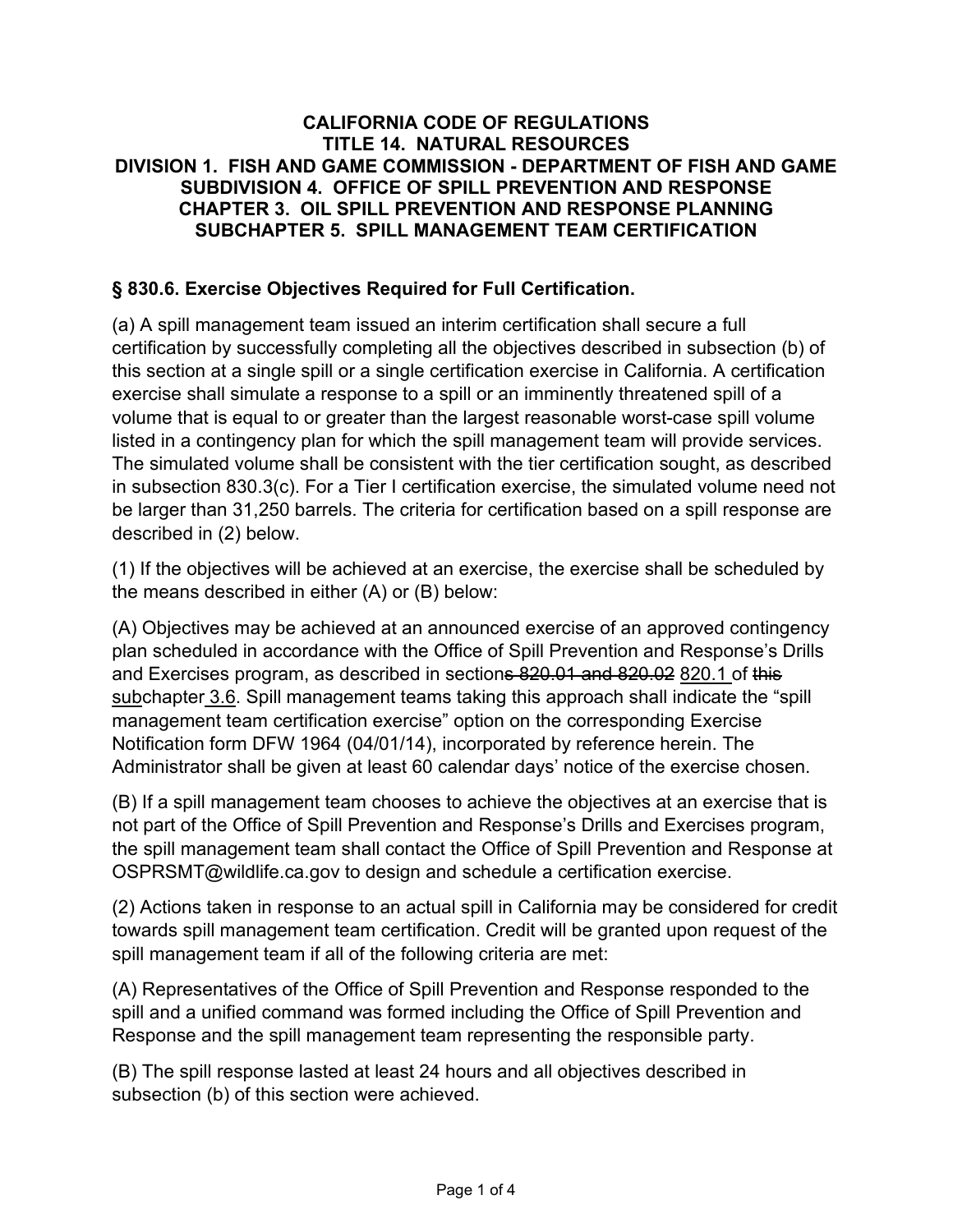(C) An incident action plan or an Incident Briefing, ICS Form 201 (United States Coast Guard [rev. 06/13], or United States Environmental Protection Agency [rev. 05/18]), incorporated by reference herein, hereinafter referred to as ICS 201 in this subchapter, was completed and approved by the unified command.

(D) The response was carried out in accordance with the appropriate area contingency plan or geographic response plan, and in accordance with the directions of the Administrator or federal on-scene coordinator; and

(E) The spill management team submits a timely credit request as described in subsection (c) of this section.

(3) The objectives shall be achieved by December 31 of the third full calendar year from the date of issuance of the interim certification.

(b) Certification Exercise Objectives.

(1) Spill management teams shall be capable of achieving the following objectives within the first ten hours of being activated for a spill or exercise:

(A) Perform an initial site safety assessment and briefing.

(B) Consider threats to public health. Engage with the appropriate agencies and/or technical specialists and provide them with timely updates about the spilled product, potential volume, source control, containment, and any developments potentially impacting community exposure to air contaminants as a consequence of the incident. Provide support for air monitoring and sampling, such as equipment and personnel used in the conduct of monitoring and sampling activities, using health-protective exposure levels for communities and sensitive receptors, such as the Acute and 8-hour Reference Exposure Levels established by the California Office of Environmental Health Hazard Assessment.

(C) Determine initial priorities, objectives, and staffing requirements.

(D) Initiate resource ordering. Proactively mobilize resources according to the incident's potential impact.

(2) Spill management teams shall be capable of achieving the following objectives within the first 16 hours of being activated for a spill or exercise:

(A) Identify and begin to staff incident command system functions, positions, and technical specialists as necessary to manage the spill response effectively.

(B) Conduct incident briefings as appropriate, including accurate, relevant, timely information on the incident status and operations.

(C) Develop and prepare to implement a plan for transfer of command and inform assigned personnel and agencies of the planned transition time.

(3) Spill management teams shall be capable of achieving the following objectives within the first 24 hours of being activated for a spill or exercise: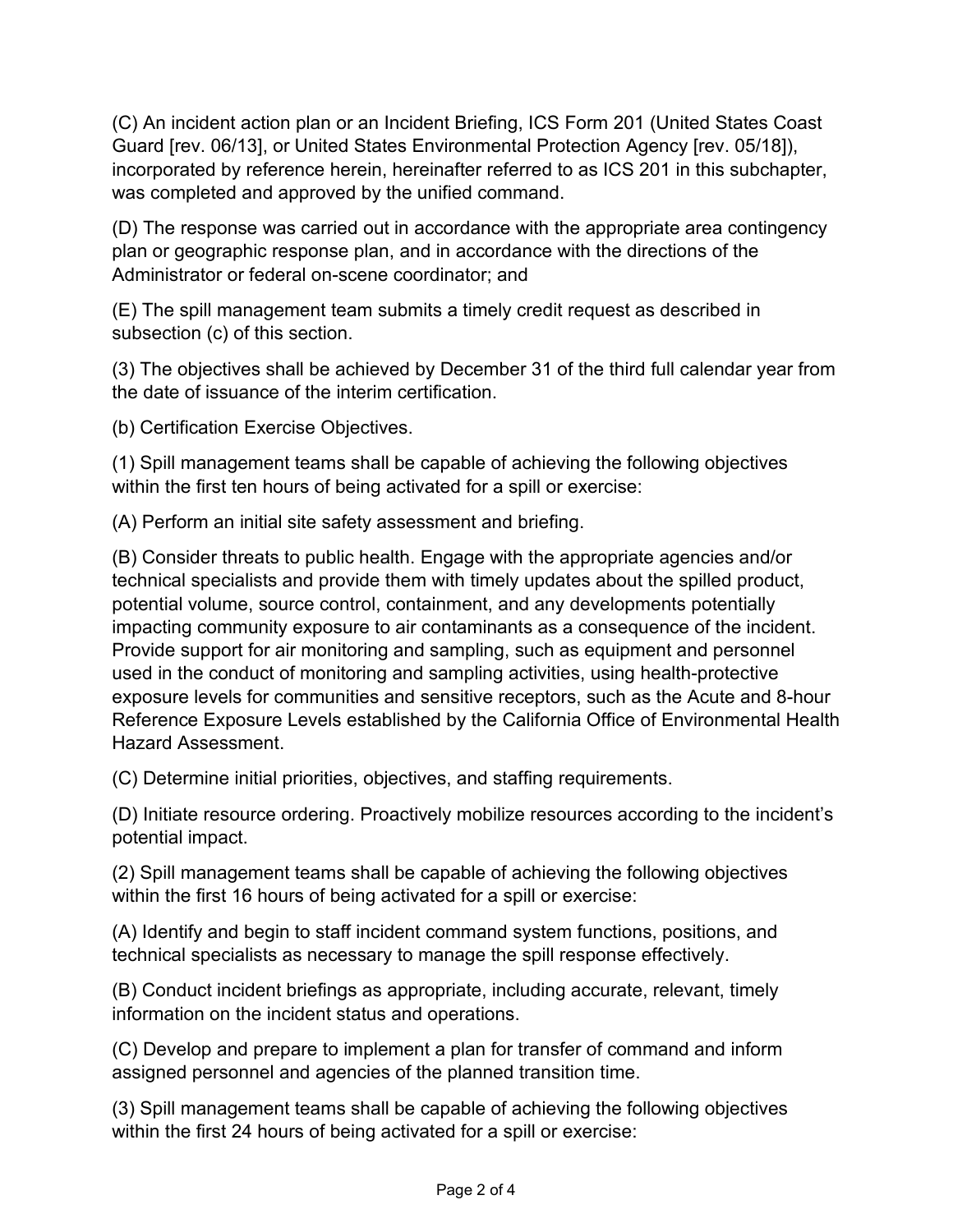(A) Establish a secure incident command post sufficient to support initial response needs, including adequate space, equipment, supplies, and internet/cellular communications.

(B) Set up a common operating picture, which shall be posted (e.g., situation status board) at the incident command post or virtually, to display situational, environmental, and other specialized data. Additionally, provide either on-site physical storage media or server-based online data storage, with backup for all spatial data created for the response. Data, including the common operating picture, shall be stored in a format that is fully, equally, and simultaneously accessible to representatives of the incident commanders.

(c) Certification Exercise or Spill Response Documentation and Credit

(1) Documentation to Support Credit Request

(A) To be eligible for credit for an exercise or spill response, the spill management team shall document in writing (hard copy or electronic) that the objectives described in subsection (b) of this section were successfully completed at the exercise or spill response (e.g., ICS 201, site safety assessment, information posted to common operating picture, etc.). All documentation is subject to verification by the Administrator including confirmation of participation by the listed personnel.

(B) The spill management team shall maintain records documenting an exercise or spill response for which certification or renewal is requested, including lessons learned. The records shall be maintained for three years from the date of the exercise or spill response. These records shall promptly be made available for inspection by the Administrator upon request.

# (2) Credit Request Process

(A) Within 60 calendar days after completion of the exercise or spill response for which the spill management team is requesting credit, the spill management team shall submit its name, assigned SMT number, and all supporting documentation described in subsection (c)(1)(A) above to OSPRSMT@wildlife.ca.gov.

(B)1. Within 60 calendar days of receipt of all the documentation, the Administrator will review the documentation to verify whether objectives were successfully met commensurate with the scope of the exercise scenario or spill circumstances in accordance with the credit request. The Administrator shall issue credit for the objectives successfully completed.

2. If the documentation submitted is insufficient or does not demonstrate successful completion of an objective, the spill management team will be notified and shall have 15 calendar days after notification to submit the necessary documentation. The request for credit will be denied if the documentation is not received within this time. The Administrator will review the new documentation within 60 calendar days and either issue credit or deny credit.